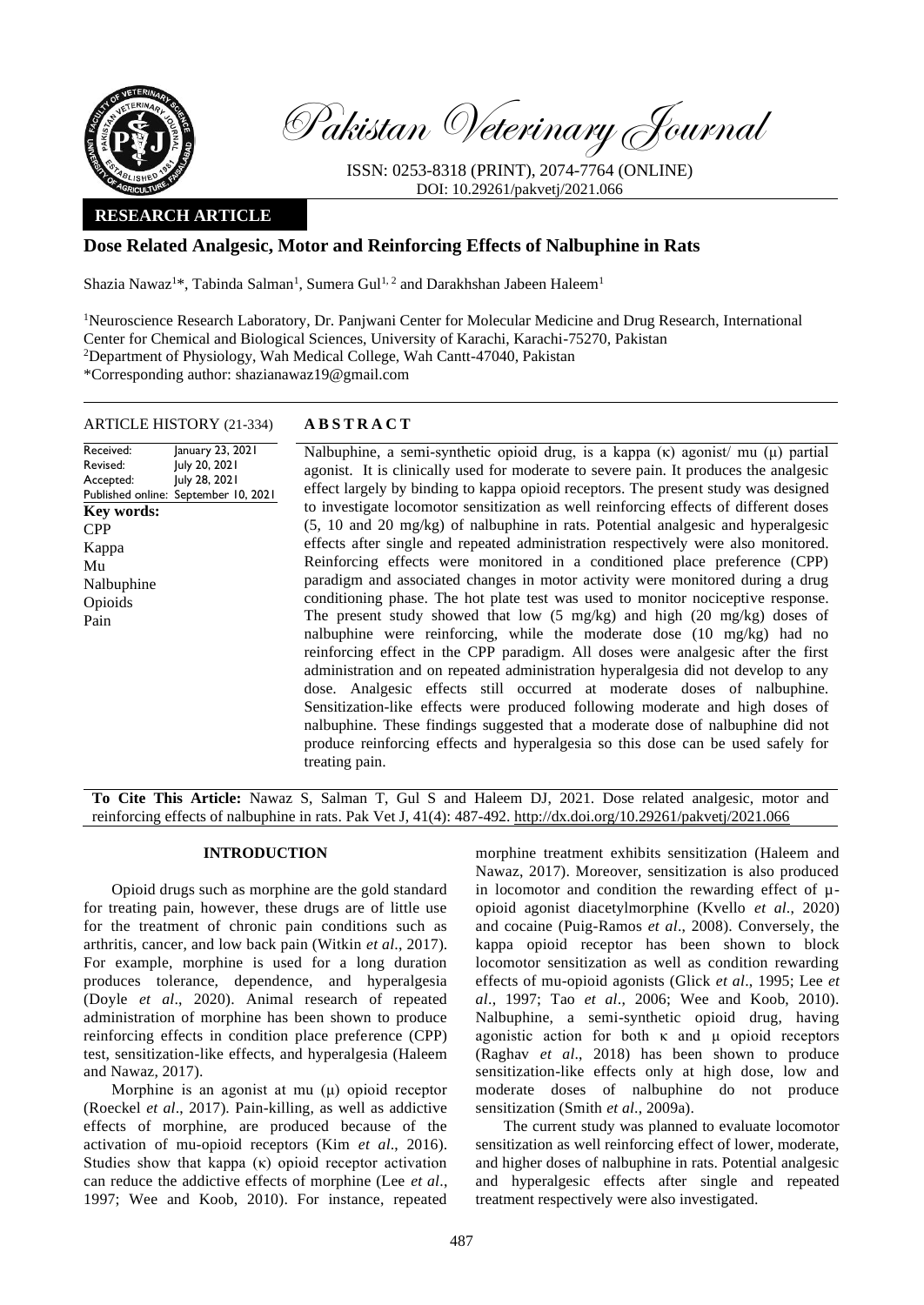### **MATERIALS AND METHODS**

**Animals:** Locally raised male Albino Wistar rats weighing 180-220 g and 8-12 weeks old were used in the present study. Rats were kept in an individual cage for 4 days with free access to rodent food and water before the experiment. The temperature of the room was set to 24±2°C. All animal experiments were also carried out following a protocol accepted (ASP No: 2015-0016) by the institutional Ethics and Animal Care Committee.

**Drug and doses:** Nalbuphine ampoules of 20 mg/mL were purchased locally. The drug was administered intraperitoneally in dosages of 5-20 mg/kg. Saline (1 mL/kg) was administered to the control group. The drug was prepared in saline daily before the experiment.

**Experimental protocol:** Twenty four animals were randomly divided into 4 groups (n=6) as:

- i. Saline (1 mL/kg)
- ii. Nalbuphine (5 mg/kg)
- iii. Nalbuphine (10 mg/kg)
- iv. Nalbuphine (20 mg/kg)

Animals were injected accordingly with saline or nalbuphine at 9:30-11:30 h. The CPP paradigm was performed to evaluate the rewarding effect of repeated administration of nalbuphine planned for fourteen days as defined previously (Haleem and Nawaz, 2017). Saline was injected to animals on days 1, 3, 5, 7, 9, and 11, and then rats were kept in a non-drug compartment for 30 minutes. On other days, i.e. 2, 4, 6, 8, 10 and 12, rats of each group were injected with saline or nalbuphine (5 or 10 or 20 mg/kg) (as stated above for each group). Motor behavior was also observed daily during twelve days of conditioning. Horizontal and vertical crossings were determined for 10 minutes, five minutes post-drug administration. The hot plate test was used to monitor heat-induced nociception after 30 minutes of single injection of the drug at 12:00-12:30 hr and after 30 minutes of post-conditioning phase, 24 h post-treatment of the drug.

**Apparatus for conditioned place preference:** Threecompartment CPP apparatus (unbiased design) was used to monitor drug-induced reinforcement. The apparatus was made up of transparent plastic Perspex. Each compartment was divided by a sliding transparent door. The mid (shuttle) compartment  $(14 \times 26 \times 26$  cm) did not have stripes. Each end (preference) compartment  $(26 \times 26)$  $\times$  26 cm) had different contexts; one partition had black horizontally oriented stripes on its walls and the other partition had vertically oriented black stripe.

The CPP test was conducted in three different stages: pre-conditioning, conditioning and postconditioning. On the initial day (day 0) pre-conditioning phase was conducted without drug administration. The pre-conditioning phase ensured that the animals did not have a preference for any compartment. An animal was introduced in the CPP apparatus from the middle compartment and guillotine doors were raised. Each rat was allowed to access all three partitions for ten minutes and time passed in both end compartments was monitored.

On the next day of the pre-conditioning test, conditioning test was performed. Rats were randomly distributed into four groups as stated above. Over the next twelve days, (day 1-12) conditioning was done (one session each day) in which each animal was restricted to any of the horizontal or vertical stripes partition. On days 1, 3, 5, 7, 9, and 11 saline (at 9:30-11:30 h) was injected to animals and confined to the non-drug compartment for thirty minutes. On days 2, 4, 6, 8, 10, and 12, saline or nalbuphine (5 or 10 or 20 mg/kg) was injected. Immediately after injection rats were confined to the drug compartment for thirty minutes.

On day 13 post-conditioning phase was performed, in a drug-free state. As in the pre-conditioning test, the sliding doors were raised and animals had free access to all compartments for ten min. Time passed in the drugcoupled partition was recorded.

**Motor sensitization effects of nalbuphine:** Motor behavior was also monitored during conditioning sessions to evaluate tolerance or sensitization effects of drugs. Motor activity scored as no. of cage crossing 5 minutes post-drug administration for 10 min.

**Hot plate test:** For evaluating the analgesic effect of the drug an analgesiometer was used. The temperature of the hot plate and cut-off time were  $52\pm0.2^{\circ}$ C and 30 sec, respectively during the test.

**Statistical analyses:** Data were presented as Mean±S.D. Effects of nalbuphine on anti-nociception were examined by 1-way ANOVA. Values of pre- and post-conditioning time passed in drug-coupled sections and motor behavior of nalbuphine were evaluated via two-way ANOVA (Repeated measure design), nalbuphine used as between groups factor and days as within group factor. Posthoc analysis was done using Tukey's test and p values less or equal to 0.05 were considered significant.

#### **RESULTS**

**Heat-induced nociception after a single administration:** The dose-related effects of nalbuphine on anti-nociception were examined on hot plate apparatus 30 minutes post-administration (Fig. 1). One-way ANOVA revealed the effect of nalbuphine was significant on latency to first paw licking  $(F=56.3 \text{ df}3,20 \text{ P}<0.01)$  and no. of licks (F=49.62 df3,20 P<0.01). Post-hoc comparison exhibited enhanced latency time in paw lick at all dosages of nalbuphine as compared to saline group. Dose of 20 mg/kg showed more latency as compared to 5 and 10 mg/kg. Nalbuphine at all three doses exhibited a decrease in no. of licks than control group and this reduction was more at 20 mg/kg dose than at 5 and 10 mg/kg. Results suggested that nalbuphine produced dosedependent anti-nociception effects after single administration.

**Reinforcing effects:** Time passed in the drug-linked compartment was monitored during pre- and postconditioning in animals administered with saline or nalbuphine (5, 10 and 20 mg/kg). ANOVA (two-way repeated measure design) revealed pronounced effect of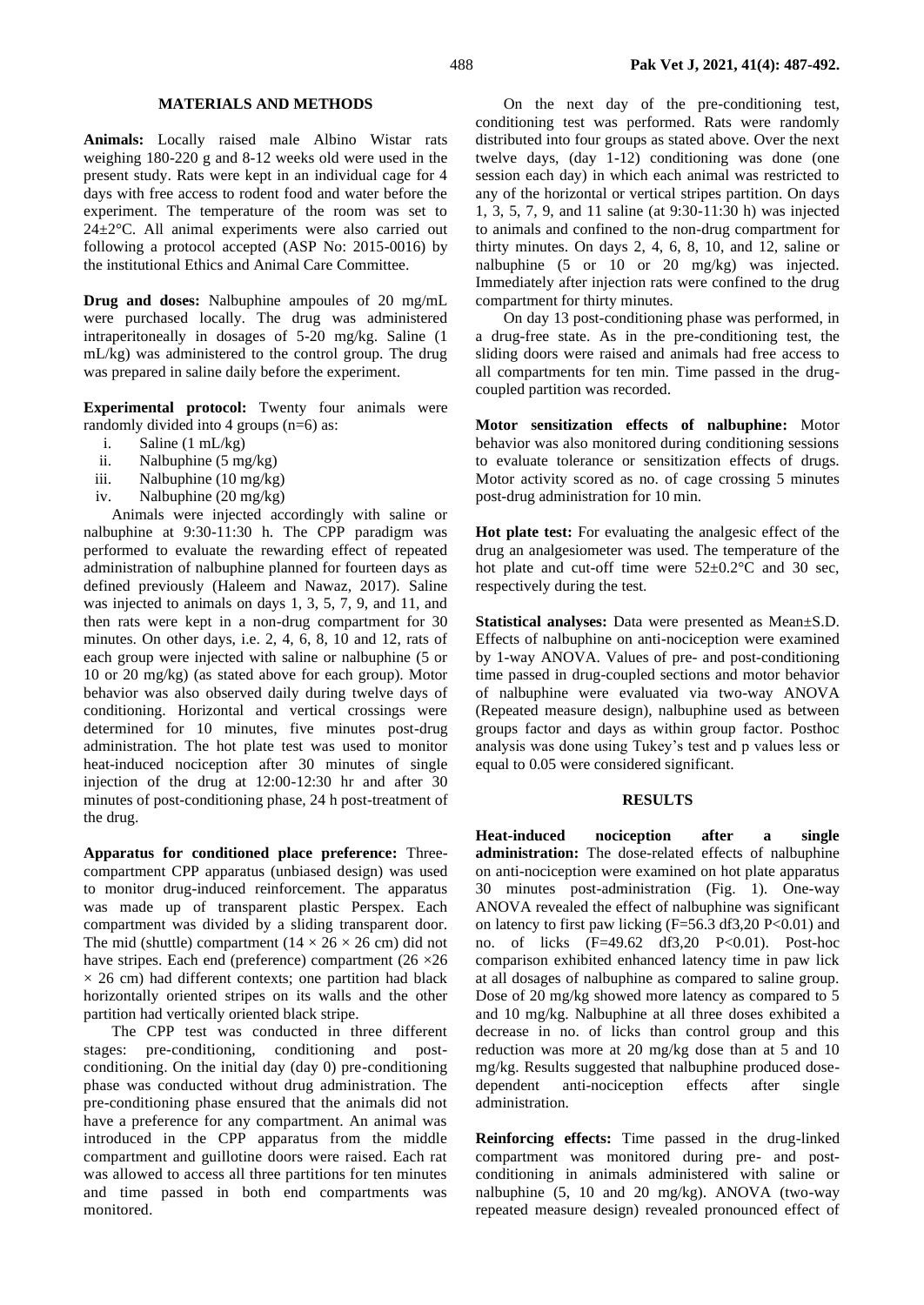nalbuphine  $(F=9.53 \text{ df}3.20 \text{ P}<0.01)$ , repeated measures (days) (F=16.03 df3,20 P<0.01) and nalbuphine  $\times$ repeated measures (days) interaction (F=3.775 df3,20 P<0.05). Post-hoc analysis shown that time spent in drugassociated compartment during pre- and post-conditioning phase, was comparable in control and 10 mg/kg nalbuphine administered group. Rats administered with 5 and 20 mg/kg doses of nalbuphine spent more time during post- than pre-conditioning phase in drug-linked compartment. Post-conditioning time spent in the drugassociated compartment was more in nalbuphine (5 and 20 mg/kg) than control group (Fig. 2).

**Motor behavior:** Motor behavior on nalbuphine administration days was observed in control and nalbuphine injected animals. Data were examined by 2 way ANOVA showed pronounced effects of nalbuphine  $(F=136.1 \text{ df}3,20 \text{ P}<0.01)$ , repeated measures (days)  $(F=109.55 \text{ df}5,20 \text{ P}<0.01)$  and interactions of repeated measures (days)  $\times$  nalbuphine (F=32.71 df15,20 P<0.01). Post-hoc comparison exhibited that after single administration of nalbuphine (5 and 20 mg/kg but not 10 mg/kg) produced significant reduction  $(P<0.01)$  in motor activity on day-2, compared to same day saline-injected group (control). 2nd to 6th injection of nalbuphine (10



mg/kg) on days 4, 6, 8, 10 and 12 caused significant enhancement in motor activity compared to respective day saline-injected animals (Fig. 3). Nalbuphine (20 mg/kg) showed pronounced enhancement in motor behavior following 3rd to 6th administration compared to respective day saline-treated group, these outcomes suggested that tolerance in motor depressant effects was exhibited following 3rd drug injection.

**Heat-induced nociception after repeated administration:** Effects of nalbuphine (5, 10 and 20 mg/kg) after repeated treatment on alternate days on antinociception after 24 h of last drug injection were determined on day 13 (Fig. 4). One-way ANOVA revealed effect of nalbuphine was significant on latency to first lick  $(F=14.22 \text{ d}f3,20 \text{ P}<0.01)$  and no. of lickings  $(F=16.68 \text{ df}3,20 \text{ P}<0.01)$ . Posthoc comparison exhibited enhanced latency in paw lick at 10 mg/kg dose of nalbuphine as compared to control and nalbuphine (5 and 20 mg/kg) groups. The number of lickings decreased at 10 and 20 mg/kg dosages of nalbuphine than saline injected group and reduction was more at 10 mg/kg than to 5 mg/kg dose. Results suggest that after repeated administration on alternate days moderate doses were more effective to produce anti-nociceptive effects.



**Fig. 1:** Effects of different dosages of nalbuphine on heat-induced nociception. Values represented as Mean± SD (n=6) 30 min after the first administration of nalbuphine. Significant difference by Tukey's comparison: \*P<0.01 from saline injected group; +P<0.05, ++P<0.01 from 5 mg/kg nalbuphine injected group.



**Fig. 2:** Effects of different doses of nalbuphine on pre- and postconditioning data of time spent in the drug-linked compartment. Data represented as Mean ± SD (n=6). Significant difference using Tukey's test: \*P<0.01 from relative pre-conditioning data; +P<0.01 from saline injected rats using 2-way ANOVA.



**Fig. 3:** Effect of all dosages of nalbuphine injection on motor behavior on drug administration day. Values represented as Means±S.D (n=6). Significant different by Tukey's analysis: \*P<0.01 from the relevant day control group, +P<0.05, ++P<0.01 from data of day-2 of similar administration animals following two-way ANOVA repeated measure.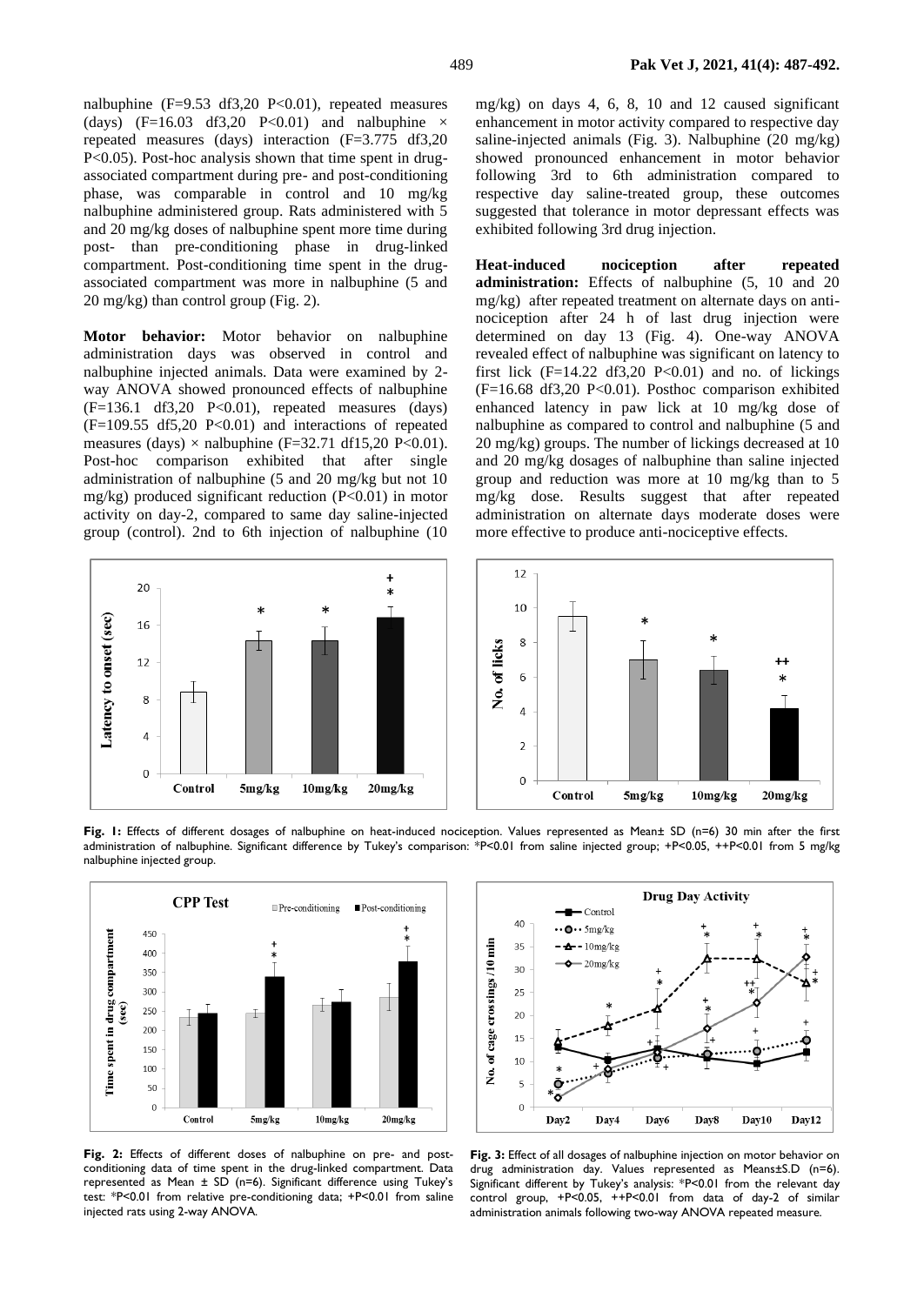

**Fig. 4:** Effects of different dosages of nalbuphine on heat-induced nociception. Values represented as Mean± SD (n=6) 24 h of last drug injection after repeated treatment on alternate days. Significant difference via Tukey's comparison: \*P<0.05, \*\*P<0.01 from saline injected rats; ++P<0.01 from 5 mg/kg nalbuphine administered group.

#### **DISCUSSION**

The current study aimed to elucidate dose-dependent potential reinforcing, sensitization like and antinociceptive/hyperalgesic effects of nalbuphine. The results revealed that administration of lower (5 mg/kg) and higher (20 mg/kg) doses of nalbuphine to animals produced reinforcing effect, while moderate dose (10 mg/kg) had no rewarding effect in the CPP test. All doses were analgesic after the first administration and on repeated administration hyperalgesia did not develop to any dose; analgesic effects still occurred at moderate doses of nalbuphine. Sensitization-like effects were produced following moderate and high doses of nalbuphine.

The results tend to show that in moderate doses nalbuphine is not reinforcing and produces long-lasting analgesia which may be due to its activity towards both mu as well as kappa opioids receptors.

Previous studies showed that qualitatively  $\mu$  and  $\kappa$  opioids produced different effects in place-conditioning test, µ-opioids produced place-preference (Smith *et al*., 2005; Haleem and Nawaz, 2017) and kappa-opioids produced place-aversion (del Rosario Capriles and Cancela, 2002). Kappa opioids had been shown to block condition rewarding effects of mu-opioid agonists (Lee *et al*., 1997; Shippenberg *et al*., 2001; Tao *et al*., 2006). Mu opioids reinforcing effects were associated with increased levels of dopamine in nucleus accumbens. Kappa opioids inhibit mu-opioids-induced CPP by inhibiting levels of dopamine in nucleus accumbens (Tao *et al*., 2006).

Studies showed that mixed mu-kappa agonists such as nalbuphine, butorphanol produced either inconsistent or reduced reinforcing actions (Smith *et al*., 2005; Kaski *et al*., 2019). Nalbuphine had partial activity for mu and full activity for kappa receptors, but it had limited efficacy for mu receptors (Traynor *et al*., 2002).

Auto-radiographic-based studies showed that the binding affinity of nalbuphine for µ-opioid receptors was comparable to morphine, while its affinity for kappaopioid receptors was lesser (De Souza *et al*., 1988; Raghav *et al*., 2018). The overall effects produced by nalbuphine depend on which receptor was activated.

Our study also revealed inconsistent effects of nalbuphine. Nalbuphine dosages of 5 and 20 mg/kg but not 10 mg/kg dose exhibited place-preference. Reinforcing effects caused by low dose may be due to activation of mu receptor. But as the dose increased it also activate the kappa receptor, which opposed the reinforcing effect. At 10 mg/kg dose, nalbuphine bound equally to kappa and  $\mu$  receptors so reinforcing effects not occurred.

Nalbuphine had a low affinity at high doses towards kappa-receptors, as reported previously (De Souza *et al*., 1988; Traynor *et al*., 2002). These findings suggest the role of mu-opioid receptors in inducing CPP at higher doses.

Reinforcing effects of abused drugs are also associated with behavioral sensitization (Koob and Volkow, 2016). Opioids such as morphine initially produced the motor depressant effect which was disappeared on repeated administration (Vanderschuren *et al*., 1999; Smith *et al*., 2009a), activity enhanced after long-term treatment (Trujillo, 2002; Smith *et al*., 2009a).

While spiradoline (a kappa agonist) reduced locomotor movement dose-dependently (Smith *et al*., 2009a). Previous studies had also shown that kappa agonists inhibit cocaine (Puig-Ramos *et al*., 2008) and morphine (Smith *et al*., 2009b) induced behavioral sensitization.

Studies showed that repeated administration of high dose (30 mg/kg), but not low (3 mg/kg) or moderate doses (10 mg/kg) of mixed mu and kappa agonists (Butorphanol, nalbuphine, and nalorphine) exhibited sensitization in locomotor behavior. Pre-treatment with kappa agonists produced a progressive enhancement in locomotor behavior at lower and moderate dosages of mixed mu and kappa agonists (Smith *et al*., 2009a), suggesting that kappa agonistic activity was responsible for opposing the increase in motor activity. At higher doses (30 mg/kg) single administration of mixed mu and kappa agonists caused a little decrease in motor behavior followed by an increase in motor activity (Smith *et al*., 2009a). Nalbuphine had a lower affinity at high doses towards kappa-receptors, as reported previously (De Souza *et al*., 1988; Traynor *et al*., 2002). These findings suggest a role of mu-opioid receptors for inducing sensitization at the higher dose.

In the present study, activity was also observed during the conditioning time of the CPP paradigm. Our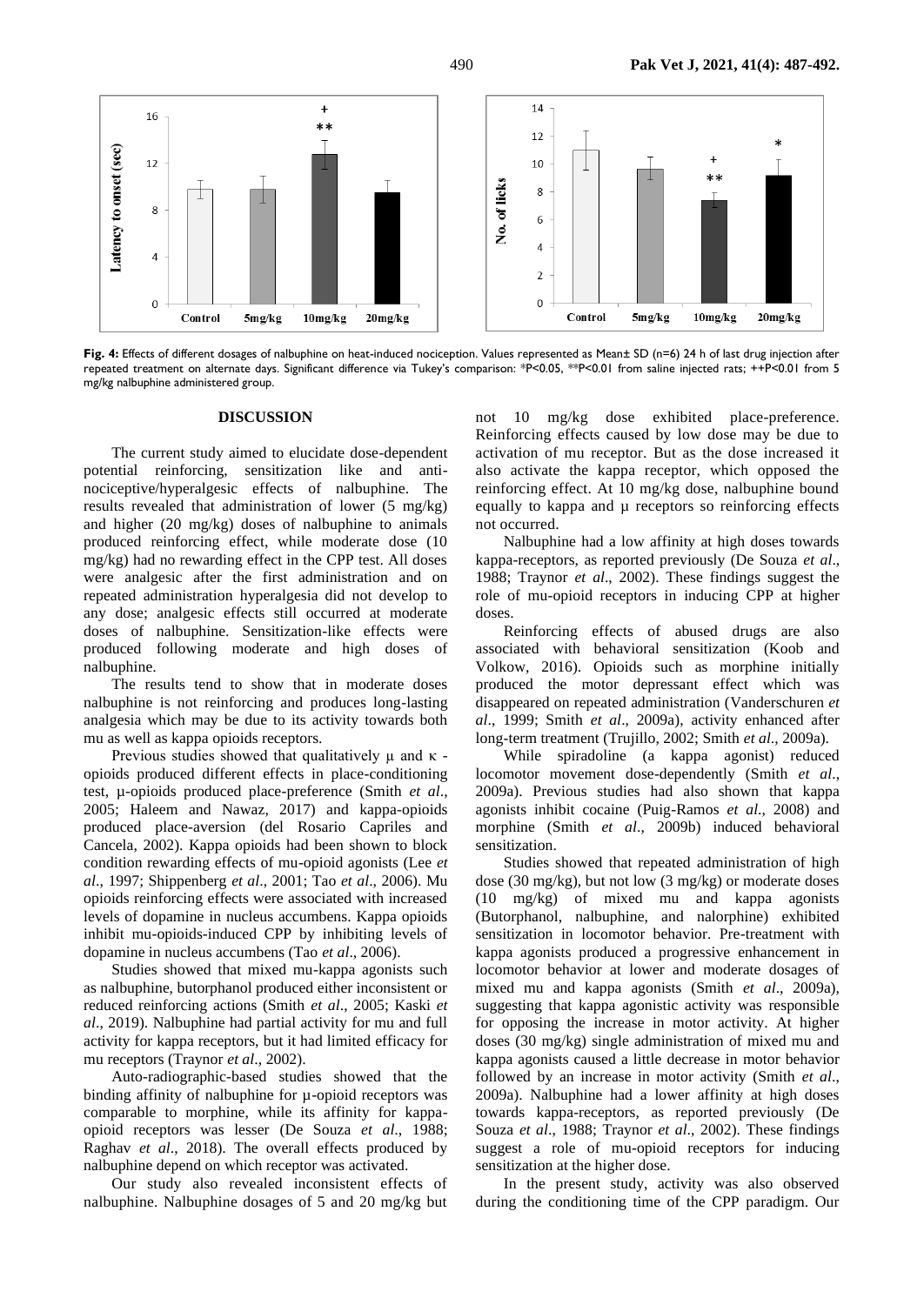results illustrated that nalbuphine at lower (5 mg/kg) and high (20 mg/kg) dosages but not moderate (10 mg/kg) dose exhibited a motor depressant effect on single administration. Consistent with previous studies, higher doses of nalbuphine caused tolerance in motor-depressant effect followed by sensitization after repetitive drug treatment. Sensitization-like effects were also observed at the moderate dose of nalbuphine (10 mg/kg). According to previous studies at higher doses, nalbuphine affinity towards kappa receptor decreased so it may be possible that at high doses mu receptor was activated producing sensitization effects.

Nalbuphine analgesic properties are predominantly mediated through agonist activity at the kappa-opioid receptor when compared to morphine (Davis *et al*., 2018b). Evidence suggested that  $\mu$  and  $\kappa$  agonists produced anti-nociception via the separate mechanism. Mu-receptor is coupled to potassium ion channels, while κ-receptors are connected to a voltage-sensitive calcium ion channel (Schultz and Gross, 2001).

Parenteral administration of low dose (10-15 mg) of nalbuphine exhibited anti-nociception comparable to equivalent doses of morphine (Davis *et al.,* 2018a). However, high dosages of more than 0.4 mg/kg caused ceiling effects to anti-nociceptive effects (Lee *et al*., 1997; Chen *et al.,* 2020).

Nalbuphine exhibited dose-related analgesia in mice (10–100 mg/kg) and rats (0.5–10 mg/kg) (Pick *et al*., 1992; Khasar *et al*., 2003). Tolerance in analgesic effects of nalbuphine was not observed after repeated administration (Barakat *et al*., 2020) instead co-use of nalbuphine with morphine or tramadol prevented tolerance to analgesia and physical dependence (Barakat *et al*., 2020).

Present data revealed that nalbuphine after a single injection exhibited analgesia at all doses (5, 10 & 20 mg/kg). While on alternative days repetitively administered nalbuphine at 10 and 20 mg/kg but not on 5 mg/kg dose showed analgesic effects, in a drug withdrawal state. Moderate doses of nalbuphine revealed more analgesia than higher doses. Our findings showed that hyperalgesic effects were not produced after longterm administration of moderate and high doses of nalbuphine, instead, moderate doses of nalbuphine exhibited long-lasting analgesic effects.

**Conclusions:** We conclude that repeated administration with a moderate dose of nalbuphine did not cause hyperalgesia and reinforcing effects, suggesting that this dose can be used safely for treating pain.

**Authors contribution:** SN: study conception and design, performed all experiments, collection and/or assembly of data, data analysis and interpretation, wrote the whole manuscript, final approval of the manuscript; TS: helped in experimenting; SG: helped in study conception; DJH: experimental design, supervised this research, data analysis and helped in manuscript writing.

**Acknowledgments:** The authors thank the Higher Education Commission of Pakistan and ICCBS, the University of Karachi for providing grants.

### **REFERENCES**

- Barakat W, Abdelghany R, Nabil M, *et al*., 2020. Nalbuphine ameliorates morphine/tramadol-induced dependence and tolerance to analgesia through locus coereulus (LC) norepinephrine. Zagazig J Pharm Sci 29:21-9.
- Chen F, Wang CY, Zhang J, *et al.,* 2020. Comparison of postoperative analgesic effects between nalbuphine and fentanyl in children undergoing adenotonsillectomy: a prospective, randomized, double-blind, multicenter study. Front Pharmacol 11:597550.
- Davis MP, Fernandez C and McPherson ML, 2018a. Does nalbuphine have a niche in managing pain?. J Opioid Manag 14:143-51.
- Davis MP, McPherson ML, Mehta Z, *et al.,* 2018b. What parenteral opioids to use in face of shortages of morphine, hydromorphone, and fentanyl. Am J Hosp Palliat Care 35:1118-22.
- De Souza EB, Schmidt WK and Kuhar MJ, 1988. Nalbuphine: an autoradiographic opioid receptor binding profile in the central nervous system of an agonist/antagonist analgesic. J Pharmacol Exp Ther 244:391-402.
- del Rosario Capriles N and Cancela LM, 2002. Motivational effects of μand κ-opioid agonists following acute and chronic restraint stress: involvement of dopamine D1 and D2 receptors. Behav Brain Res 132:159-69.
- Doyle TM, Janes K, Chen Z, *et al*., 2020. Activation of sphingosine-1 phosphate receptor subtype 1 in the central nervous system contributes to morphine-induced hyperalgesia and antinociceptive tolerance in rodents. Pain 161:2107-18.
- Glick SD, Maisonneuve IM, Raucci J, *et al*., 1995. Kappa opioid inhibition of morphine and cocaine self-administration in rats. Brain Res 681:147-52.
- Haleem DJ and Nawaz S, 2017. Inhibition of reinforcing, hyperalgesic, and motor effects of morphine by buspirone in rats. | Pain 18:19-28.
- Kaski SW, White AN, Gross JD, *et al.,* 2019. Preclinical testing of nalfurafine as an opioid-sparing adjuvant that potentiates analgesia by the mu opioid receptor-targeting agonist morphine. J Pharmacol Exp Ther 371:487-99.
- Khasar SG, Gear RW and Levine JD, 2003. Absence of nalbuphine antianalgesia in the rat. Neurosci Lett 345:165-8.
- Kim J, Ham S, Hong H, *et al*., 2016. Brain reward circuits in morphine addiction. Mol Cells 39:645.
- Koob GF and Volkow ND, 2016. Neurobiology of addiction: a neurocircuitry analysis. Lancet Psychiatry 3:760-73.
- Kvello AM, Andersen JM, Boix F, *et al*., 2020. The role of 6‐acetylmorphine in heroin‐induced reward and locomotor sensitization in mice. Addict Biol 25:e12727.
- Lee SC, Wang JJ, Ho ST, *et al*., 1997. Nalbuphine co-administered with morphine prevents tolerance and dependence. Anesth Analg 84:810-5.
- Pick CG, Paul D and Pasternak GW, 1995. Nalbuphine, a mixed kappa 1 and kappa 3 analgesic in mice. J Pharmacol Exp Ther 262:1044-50.
- Puig-Ramos A, Santiago GS and Segarra AC, 2008. U-69593, a kappa opioid receptor agonist, decreases cocaine-induced behavioral sensitization in female rats. Behav Neurosci 122:151.
- Raghav R, Jain R, Dhawan A, *et al*., 2018. Chronic co-administration of nalbuphine attenuates the development of opioid dependence. Pharmacol Biochem Behav 175:130-8.
- Roeckel LA, Utard V, Reiss D, *et al*., 2017. Morphine-induced hyperalgesia involves mu opioid receptors and the metabolite morphine-3-glucuronide. Sci Rep 7:1-5.
- Schultz JEJ and Gross GJ, 2001. Opioids and cardioprotection. Pharmacol Ther 89:123-37.
- Shippenberg TS, Chefer VI, Zapata A, *et al*., 2001. Modulation of the behavioral and neurochemical effects of psychostimulants by κ‐opioid receptor systems. Ann N Y Acad Sci 937:50-73.
- Smith MA, Chisholm KA, Bryant PA, *et al*., 2005. Social and environmental influences on opioid sensitivity in rats: importance of an opioid's relative efficacy at the mu-receptor. Psychopharmacology 181:27-37.
- Smith MA, Greene-Naples JL, Lyle MA, *et al*., 2009. The effects of repeated opioid administration on locomotor activity: I. Opposing actions of μ and κ receptors. J Pharmacol Exp Ther 330:468-75.
- Smith MA, Greene-Naples JL, Felder JN, *et al*., 2009. The effects of repeated opioid administration on locomotor activity: II. Unidirectional cross-sensitization to cocaine. J Pharmacol Exp Ther 330:476-86.